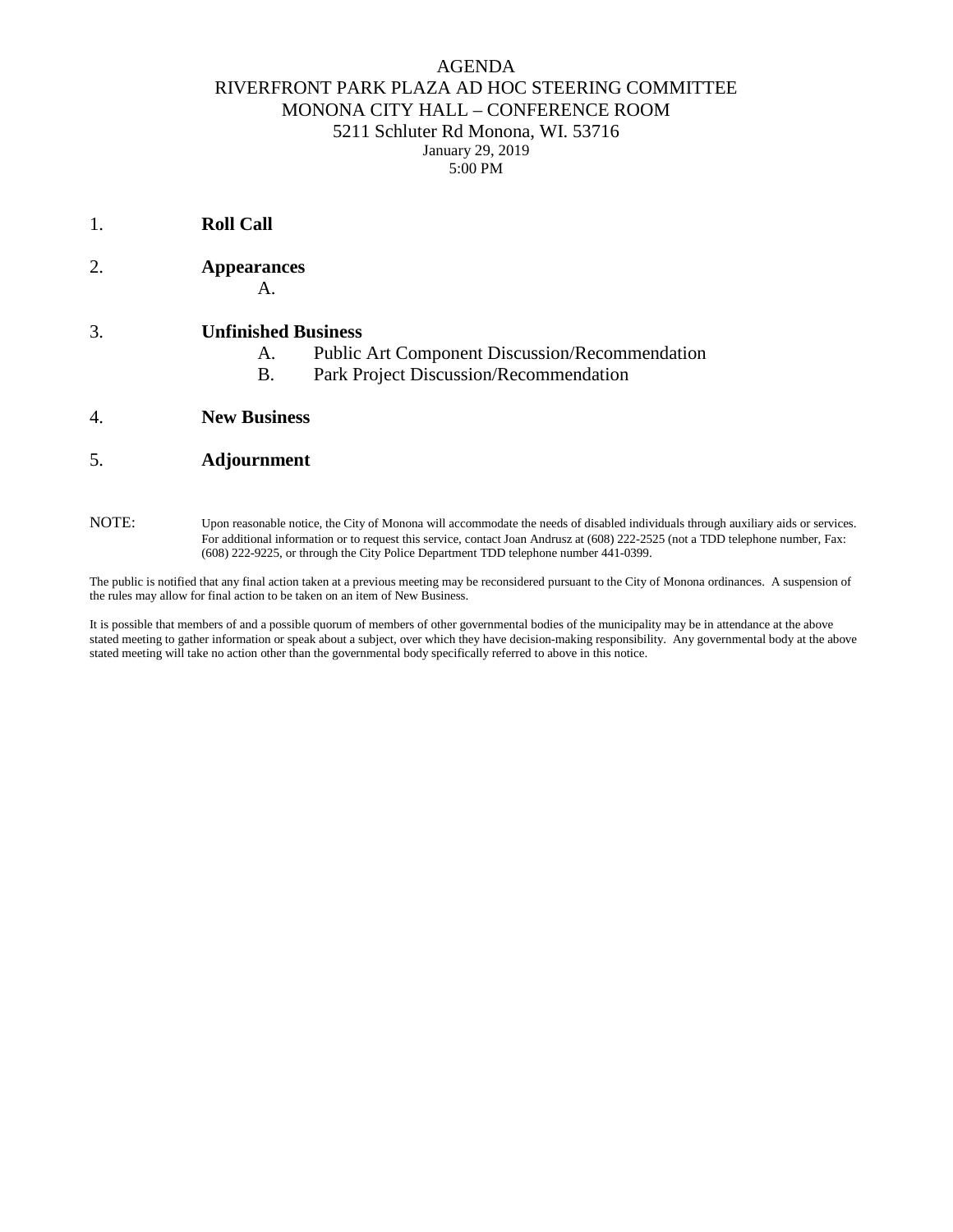# **MINUTES** RIVERFRONT PARK PLAZA AD HOC STEERING COMMITTEE MONONA CITY HALL – CONFERENCE ROOM 5211 Schluter Rd Monona, WI. 53716 **Tuesday, January 8, 2019**

**The meeting of the Riverfront Park Plaza Ad Hoc Steering Committee for the City of Monona was called to order by Chair Nancy Moore at 5:00 pm.**

### **Roll Call**

**Present:** Nancy Moore, Andrew Kitslaar, Chris Homburg, Rob Stein, Jeff Hinz, Parks & Recreation Director Jake Anderson

**Absent:**

**Approval of the Minutes** 

#### **Appearances**

**A. None**

#### **Unfinished Business**

# **A. None**

# **New Business**

### **A. Public Art Component Discussion/Recommendation**

Alder Moore presented a recap of past meetings from the Art work group including thoughts on the sculpture design piece and the community panels. She discussed possible funding mechanisms through private and corporate donations along with possible grant funding and local agency partners.

Alder Moore discussed potential options for selection of artists including an RFQ process to select from a national pool of candidates or working directly with a local or regional artist to commission a piece for the park. She introduced local artist Aaron Laux who has worked on similar projects and discussed several approaches to the project and discussed a grant through Madison Community Foundation that could be used as the fence screening art project.

The Steering Committee discussed potential opportunities for Public Art at the River Front Park and the consensus was there was a desire for a permanent art installation on the fence panels that could be illuminate or have public interaction. No recommendation for type of art or individual artist was made at this meeting.

### **B. Park Project Update/Recommendation**

Parks & Recreation Director Jake Anderson updated the workgroup on the park project including some electrical considerations for the park sign and requested feedback on type of sign. The work group consensus was that signage need not be consistent with other park signage as this is a unique project that requires signage to be consistent with development signage. This could include back lit sign or an arched park sign. Anderson also noted that the fire pit would be custom built by the contractor having a concrete round shape with a total of 8' in diameter and the location was moved slightly to allow for an annual Holiday Tree in the center of rthe park. He discussed that the curved seat detail was still a work in process but working with the contractor for a solution. The committee discussed different options for the curved seat top and bench seating including utilizing reclaimed